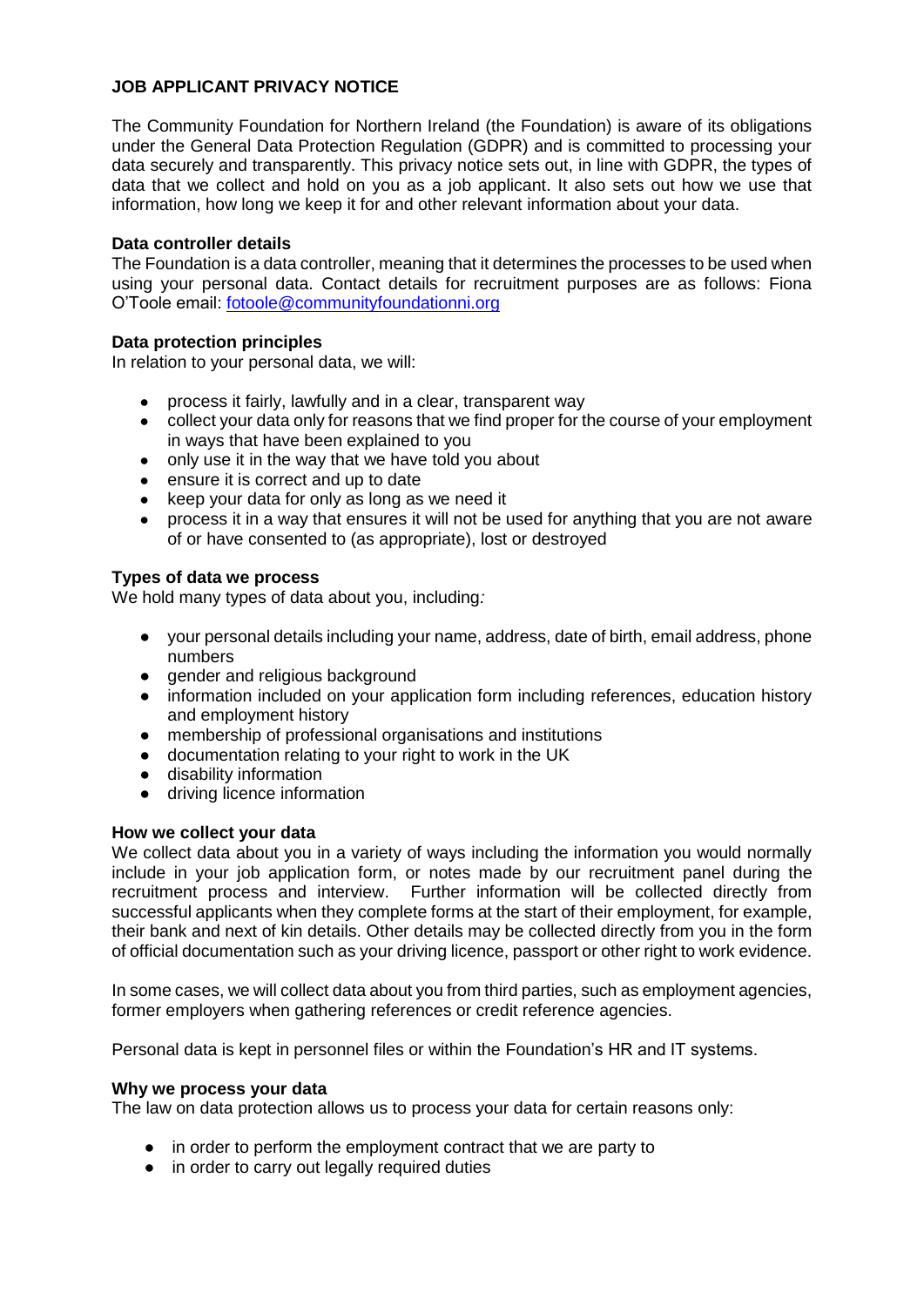- in order for us to carry out our legitimate interests
- to protect your interests and
- where something is done in the public interest.

All of the processing carried out by us falls into one of the permitted reasons. Generally, we will rely on the first three reasons set out above to process your data.

We need to collect your data to ensure we are complying with legal requirements such as:

- equality monitoring
- carrving out checks in relation to your right to work in the UK and
- making reasonable adjustments for disabled employees.

We also collect data so that we can carry out activities which are in the legitimate interests of the Foundation. We have set these out below:

- making decisions about who to offer employment to
- making decisions about salary and other benefits
- assessing training needs
- dealing with legal claims made against us

If you are unsuccessful in obtaining employment, your data will not be used for any reason other than in the ways explaining in relation to the specific application you have made.

## **Special categories of data**

Special categories of data are data relating to your:

- health
- sex life
- sexual orientation
- race
- ethnic origin
- political opinion
- religion
- trade union membership and
- genetic and biometric data.

We must process special categories of data in accordance with more stringent guidelines. Most commonly, we will process special categories of data when the following applies:

- you have given explicit consent to the processing
- we must process the data in order to carry out our legal obligations
- we must process data for reasons of substantial public interest
- you have already made the data public.

We will use the following special category data for the purposes of equal opportunities monitoring:

• religion

We do not need your consent if we use special categories of personal data in order to carry out our legal obligations or exercise specific rights under employment law. However, we may ask for your consent to allow us to process certain particularly sensitive data. If this occurs, you will be made fully aware of the reasons for the processing. As with all cases of seeking consent from you, you will have full control over your decision to give or withhold consent and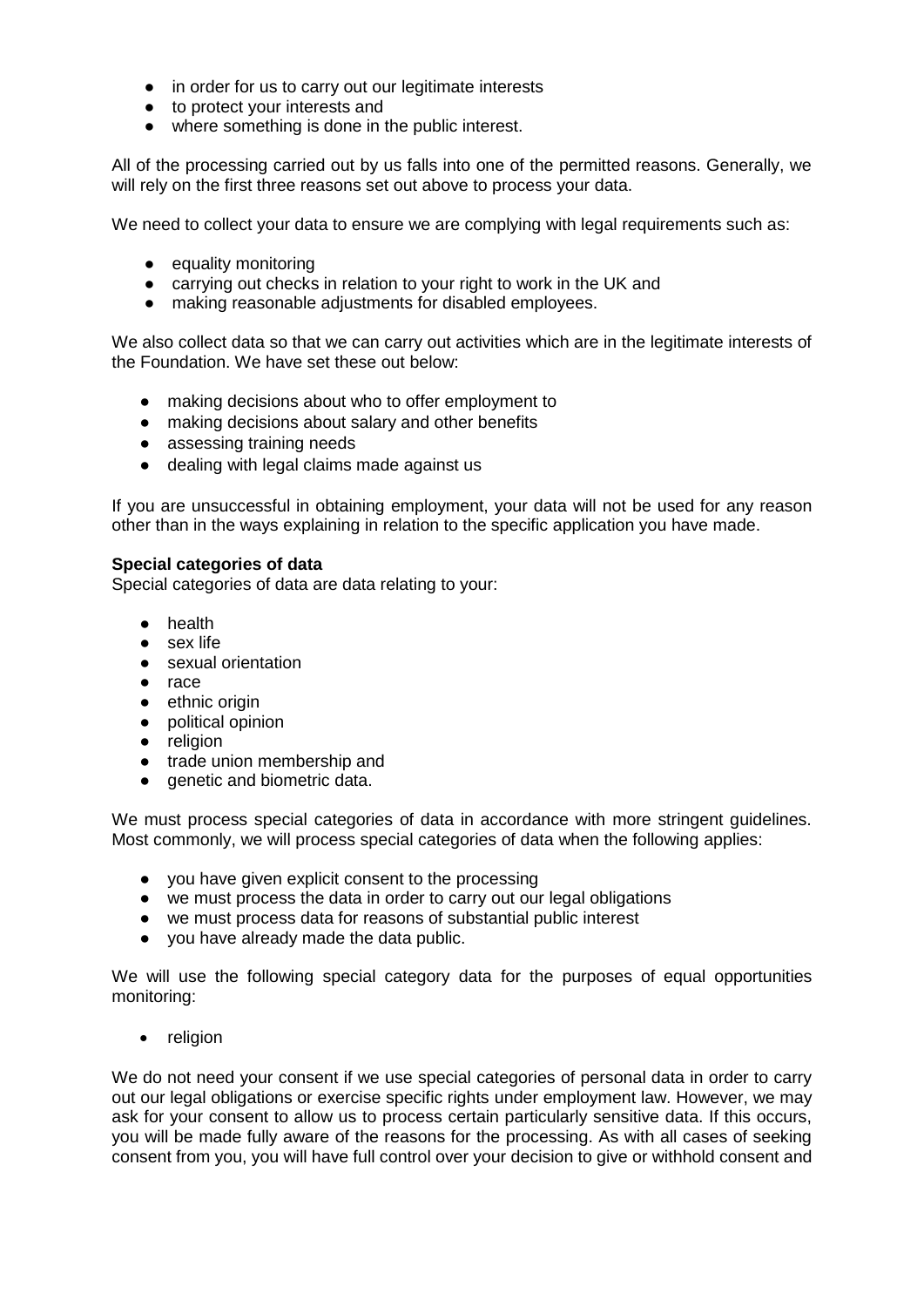there will be no consequences where consent is withheld. Consent, once given, may be withdrawn at any time. There will be no consequences where consent is withdrawn.

### **Criminal conviction data**

We will only collect criminal conviction data where it is appropriate given the nature of your role and where the law permits us. This data will usually be collected at the recruitment stage, however, may also be collected during your employment should you be successful in obtaining employment.

### **If you do not provide your data to us**

One of the reasons for processing your data is to allow us to carry out an effective recruitment process. Whilst you are under no obligation to provide us with your data, we may not able to process, or continue with, your application.

### **Sharing your data**

Your data will be shared with colleagues within the Foundation where it is necessary for them to undertake their duties with regard to recruitment. This includes, for example, the HR department and the recruitment panel.

In some cases, we will collect data about you from third parties, such as employment agencies.

Your data will be shared with third parties if you are successful in your job application. In these circumstances, we will share your data in order to obtain references as part of the recruitment process and if required to obtain a criminal records check.

We do not share your data with bodies outside of the European Economic Area.

### **Protecting your data**

We are aware of the requirement to ensure your data is protected against accidental loss or disclosure, destruction and abuse. We have implemented processes to guard against such.

Where we share your data with third parties, we provide written instructions to them to ensure that your data are held securely and in line with GDPR requirements. Third parties must implement appropriate technical and organisational measures to ensure the security of your data.

### **How long we keep your data for**

In line with data protection principles, we only keep your data for as long as we need it for and this will depend on whether or not you are successful in obtaining employment with us.

If your application is not successful and we have not sought consent or you have not provided consent upon our request to keep your data for the purpose of future suitable job vacancies, we will keep your data for 12 months once the recruitment exercise ends.

If your application is successful, your data will be kept and transferred to the systems we administer for employees. We have a separate privacy notice for employees, which will be provided to you.

## **Automated decision making**

No decision will be made about you solely on the basis of automated decision making (where a decision is taken about you using an electronic system without human involvement) which has a significant impact on you.

### **Your rights in relation to your data**